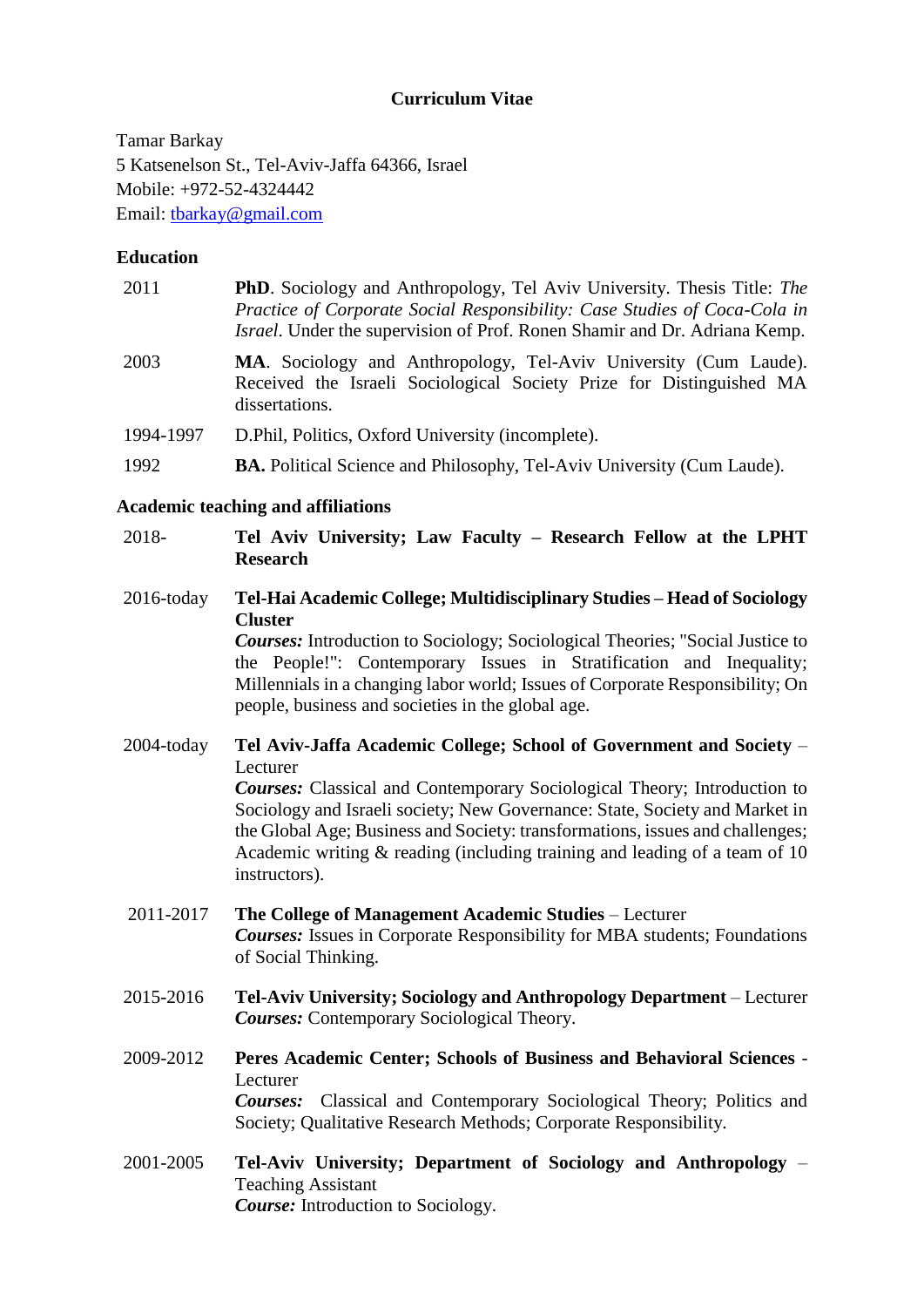# 2001-2003 **Tel-Aviv University; Department of Sociology and Anthropology** – Research Assistant.

# **Research**

My research to date has been largely in the following areas: Political & Economic Sociology; Globalization Processes; Organizational theory; Labor relations; Corporations and Business and Society relations; the flourishment of rating and ranking practices in platform capitalism and their impact on current modes of subjectivities.

Within the LPHT research project I focus on the inter-relations of corporate responsibility, labor markets and human trafficking. Concretely I seek to map global and local corporate responsibility initiatives to combat the human trafficking industry and its worrying steady growth, and to evaluate their potentiality and effectiveness.

# **Publications**

## **Articles in refereed journals:**

- 2012 When business and community meet: A case study of coca-cola. *Critical Sociology* 39(2) 277-293.
- 2011 Employee volunteering: soul, body and CSR. *Social Responsibility Journal*  8(1), 48-62.
- 2009 Regulation and voluntarism: a case study of governance in the making. *Regulation & Governance* 3(4), 360-375.
- 2008 Neoliberalism and Zionism: Corporate Social Responsibility and the Social Struggle on Israeliness; *Theory and Criticism* 33 (Hebrew).
- 1999 Kedma High-School, T. Barkay and Gal Levy. *Fifty to Forty-Eight: Critical Moments in the History of the State of Israel*, ed. Adi Ophir, Israel: The Van Leer Jerusalem Institute and Hakibbutz Hameuchad, 433-439 [Hebrew].
- 1998 Holocaust Remembrance Day in Progressive Eyes: Ethnicity, Class and Education in Israel, T. Barkay and Gal Levy, *Politika* 1, 27-46 [Hebrew].

# **Chapters in Books:**

- 2017 Corporate responsibility and Organized labor: the case of Pelephone, in Donyets-Kedar, R. and Sitbon, O (eds.) Markets, Law and Politics: on corporate social responsibility, Resling: TA, 151-171 [Hebrew].
- 2017 Environmental governance and regulation in Israel: the case of the Deposit Law on Beverage Containers, in Levi-Faur, D, Kreitner, R and Blank, Y (eds.) *Regulations* in the series Law, Society and Culture, Ramot Press: TA, 481- 508 [Hebrew].

# **Other publications:**

| 2016 | Review on Riki Galia's From Philanthropy to Business for Social<br><i>Responsibility</i> The Case of Discount Bank:                            |
|------|------------------------------------------------------------------------------------------------------------------------------------------------|
|      | http://www.haptiliya.com/#!tamar-barkai/chrx                                                                                                   |
| 2008 | On the politics of brands and consumers; Marketing Now: e-journal for<br><i>innovation in marketing</i> , Volume 4 (Auguat 2008); (in Hebrew). |
| 2004 | Review on Hedva Isachar's Sisters for Peace: Voices in the Israeli Left; Israeli<br>Sociology $6(1)$ .                                         |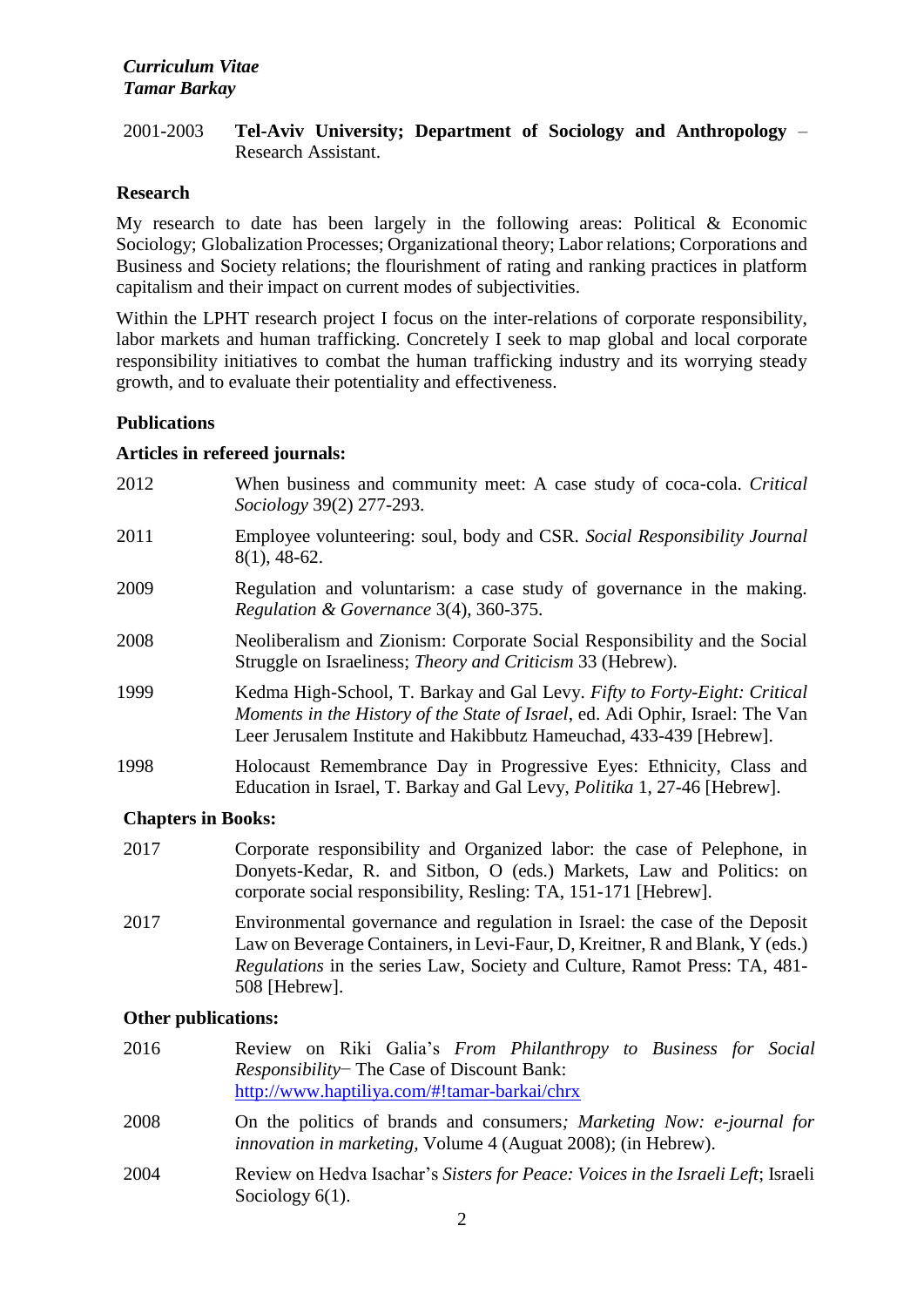# **Conferences and workshops:**

| 2018 | Corporate Responsibility in Israel: implementation and pedagogical<br>challenges (with Dr. Talia Aharoni); the 1st Annual Conference of The<br>Israeli Society for CSR and Business Sustainability; Open University,<br>Raanana Israel.                                                                           |
|------|-------------------------------------------------------------------------------------------------------------------------------------------------------------------------------------------------------------------------------------------------------------------------------------------------------------------|
| 2018 | "A room of one's own" in Kiryat Shemona: Airbnb and the economization of<br>the private space of; research workshop on visual culture from a socio-<br>political perspective; Tel Hai College.                                                                                                                    |
| 2017 | On neoliberal subjectivity and the practice of rating: the case of the "sharing"<br>economy". Third International Cultural Political Economy Conference;<br>Cultural Political Economy Research Centre, Lancaster University UK.                                                                                  |
| 2016 | Rating. The 13th Lexical Conference for Critical Political Thought, the<br>Minerva Humanities Center, Ben Gurion University.                                                                                                                                                                                      |
| 2016 | The death of the social and the birth of Tel Aviv singularity. Purposeful<br>Agency and Governance: A Bridgeable Gap; International Conference,<br>Commission on Urban Anthropology (CUA), International Urban<br>Symposium (IUS) and Centre for Social Anthropology and Computing<br>(CSAC), University of Kent. |
| 2016 | Symbolic boundaries on the animal-human continuum. The annual<br>conference of the Israeli Human-Animal Society, Tel Aviv University.                                                                                                                                                                             |
| 2014 | Corporate Responsibility and the Current Wave of Unionization: after the<br>case of Pelephone. The Annual Conference of the Israeli Association of Law<br>and Society – 2013. College of Law and Business, Israel. Forthcoming.                                                                                   |
| 2011 | CSR as a tactic of governmentality: the case of the UN CEO Water Mandate.<br>Developing Corporate Responsibility Theory Workshop. Royal Holloway,<br>University of London.                                                                                                                                        |
| 2011 | Environmental Governancing. The 10th International Conference on<br>Corporate Social Responsibility at Loyola University, New Orleans.                                                                                                                                                                            |
| 2011 | Corporate Social Responsibility: between Sociology of Organizations and<br>Political Sociology. Contemporary Issues in the Sociology of Organizations<br>at the Open University, Ra'anana Israel.                                                                                                                 |
| 2009 | Corporate Responsibility as an Ideological Mechanism for Shaping<br>Employees' Corporate Identity. The 1st ISEF Symposium, the Hebrew<br>University, Jerusalem.                                                                                                                                                   |
| 2008 | Neo-liberalism and Zionism: The Case of the Israeli Field of Corporate<br>Social Responsibility. The 24th Annual Conference of the Association for<br>Israel Studies, New York University, New York.                                                                                                              |
| 2008 | Corporations as Citizenship Production Sites. The 39th Annual Conference<br>of the Israeli Sociological Society at Tel Aviv University, Tel Aviv.                                                                                                                                                                 |
| 2007 | Politics via Markets: The Case of the Israeli Deposit Law on Beverage<br>Containers. The Van Leer Jerusalem Institute's workshop for young<br>researchers.                                                                                                                                                        |